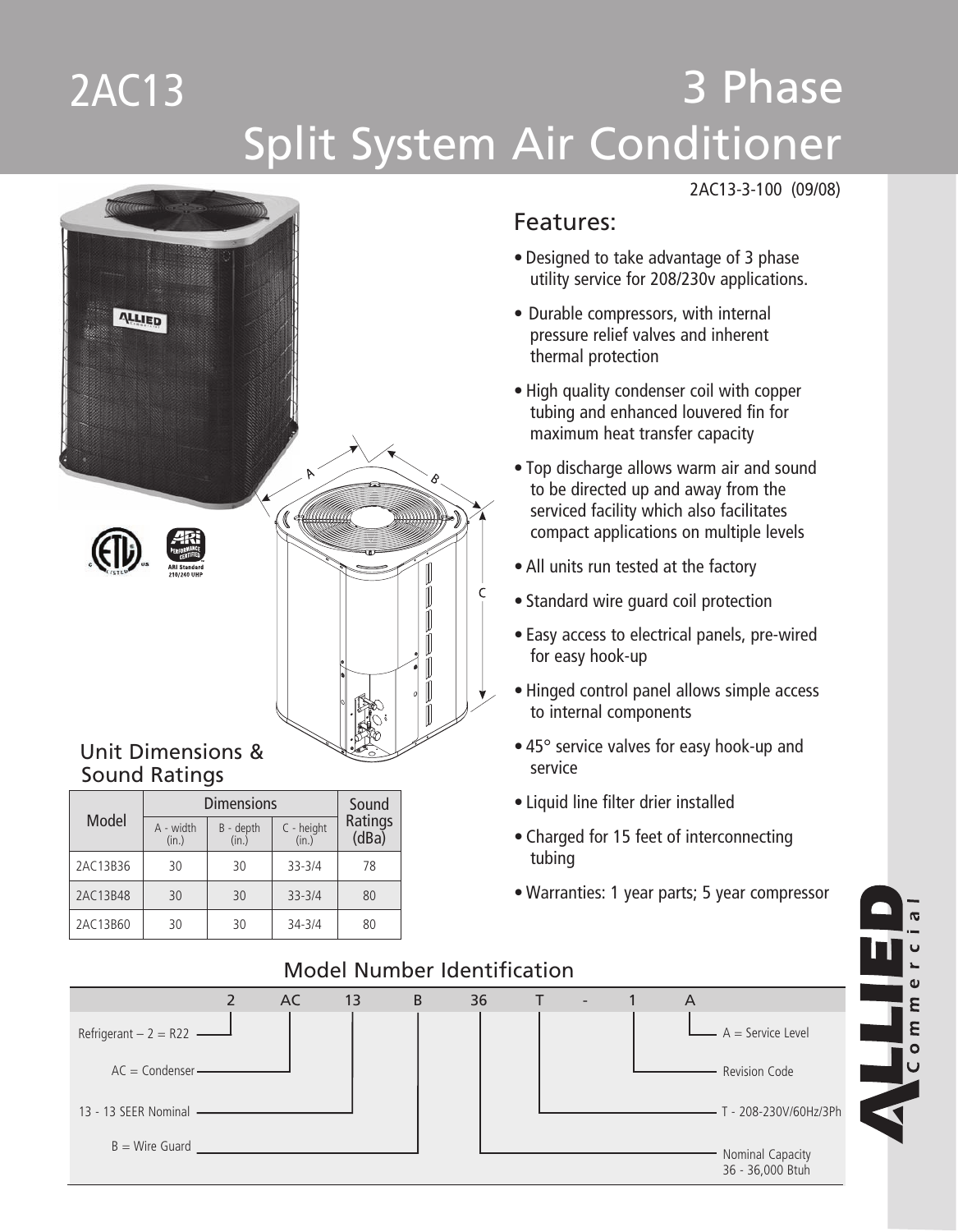### Physical & Electrical

|           |                  |                  |                         | Max.<br>Over                |      | Compressor                                                                          |      | Fan Motor                        |      |                             | Refrig. Connections |                            |                  |
|-----------|------------------|------------------|-------------------------|-----------------------------|------|-------------------------------------------------------------------------------------|------|----------------------------------|------|-----------------------------|---------------------|----------------------------|------------------|
| Model     | Voltage/Hz/Phase | Voltage<br>Range | Min.<br>Circuit<br>Amp. | current<br>Device<br>(amps) | Load | Rated Locked Rated<br>Rotor<br>$\vert$ (amps) $\vert$ (amps) $\vert$ (amps) $\vert$ | Load | Rated   Nom.<br>HP<br><b>RPM</b> |      | Liquid OD Vapor OD<br>(in.) | (in.)               | Refrig.<br>Charge<br>(0Z.) | Weight<br>(lbs.) |
| 2AC13B36T | 208-230/60/3     | $ 187 - 253 $    | 11.4                    | 15                          | 9.1  | 66                                                                                  |      | 1/10                             | 1075 | 3/8                         | 3/4                 | 128                        | 186              |
| 2AC13B48T | 208-230/60/3     | $ 197 - 253 $    | 14.1                    | 25                          | 10.4 | 88                                                                                  | 1.1  | 1/5                              | 1075 | 3/8                         | 7/8                 | 131                        | 204              |
| 2AC13B60T | 208-230/60/3     | 197 - 253        | 15.7                    | 30                          | 11.7 | 88                                                                                  | 1.1  | 1/5                              | 1075 | 3/8                         | $1 - 1/8$           | 188                        | 217              |

Note: Overcurrent protection device.

 Factory charge adequate for 15 feet of line set. Adjust per Installation Instructions.

 Required to meet rated performance. Unit is shipped with 7/8" connection.

### Cooling Performance with Evaporator Coils

|                  | Indoor Model           |                              |             |       |                                       |                               |            | Refrigerant<br>Connection |        |         |        | Refrigerant<br>Line Size |        | Indoor<br>Metering<br>Device   |                               |
|------------------|------------------------|------------------------------|-------------|-------|---------------------------------------|-------------------------------|------------|---------------------------|--------|---------|--------|--------------------------|--------|--------------------------------|-------------------------------|
| Outdoor<br>Model | Piston or Field        | Factory                      | <b>SEER</b> | EER   | Rated<br>ARI<br>Capacity <sup>1</sup> | Rated<br>Sensible<br>Capacity | <b>CFM</b> | Outdoor                   |        | Indoor  |        |                          |        | Req'd                          | Optional                      |
|                  | Installed TXV          | Installed TXV                |             |       |                                       |                               |            | Suction                   | Liquid | Suction | Liquid | Suction                  | Liquid | Indoor <sup>2</sup><br>Orifice | Field<br>Installed<br>Orifice |
|                  | E(C,H,M,U)1P29NA       | E(C,H,M,U)2T29NA             | 13.00       | 10.50 | 34.600                                | 26.600                        | 1060       | 3/4                       | 3/8    | 3/4     | 3/8    | 3/4                      | 3/8    | .076                           | A2TXV01                       |
| 2AC13B36         | E(C,H,M,U)1P36N(A,B,C) | $E(C, H, M, U)$ 2T36N(A,B,C) | 13.00       | 11.00 | 34,600                                | 26,600                        | 1060       | 3/4                       | 3/8    | 3/4     | 3/8    | 3/4                      | 3/8    | .076                           | A2TXV01                       |
|                  | E(C,H,M,U)1P43NB       | E(C,H,M,U)2T43NBC            | 13.00       | 11.00 | 35,200                                | 27,100                        | 1060       | 3/4                       | 3/8    | 7/8     | 3/8    | 7/8                      | 3/8    | .076                           | A2TXV01                       |
|                  | E(C,H,M,U)1P43NB       | $E(C, H, M, U)$ 2T43NB       | 13.00       | 11.50 | 45,000                                | 32,000                        | 1600       | 7/8                       | 3/8    | 7/8     | 3/8    | 7/8                      | 3/8    | .088                           | A2TXV02                       |
|                  | E(C, M, U) 1P48N(B, C) | $E(C, M, U)$ 2T48N(B,C)      | 13.00       | 12.00 | 45,000                                | 32,000                        | 1600       | 7/8                       | 3/8    | 7/8     | 3/8    | 7/8                      | 3/8    | .088                           | A2TXV02                       |
|                  | E(C,H,U)1P49NC         | $E(C, H, U)$ 2T49NC          | 13.00       | 11.50 | 46,000                                | 32,600                        | 1600       | 7/8                       | 3/8    | 7/8     | 3/8    | 7/8                      | 3/8    | .088                           | A2TXV02                       |
| 2AC13B48         | E(C, M, U) 1 P 50 NC   | $E(C, M, U)$ 2T50NC          | 13.00       | 11.50 | 45.000                                | 32,000                        | 1600       | 7/8                       | 3/8    | 7/8     | 3/8    | 7/8                      | 3/8    | .088                           | A2TXV02                       |
|                  | $E(C, U)$ 1P60ND       | $E(C, U)$ 2T60ND             | 13.00       | 11.50 | 45.000                                | 32,000                        | 1600       | 7/8                       | 3/8    | 7/8     | 3/8    | 7/8                      | 3/8    | .088                           | A2TXV02                       |
|                  | E(C,H,U)1P62NC         | $E(C,H,U)$ 2T62NC            | 13.00       | 12.00 | 45,500                                | 32,300                        | 1600       | 7/8                       | 3/8    | 7/8     | 3/8    | 7/8                      | 3/8    | .088                           | A2TXV02                       |
|                  | E(C,H,U)1P62ND         | $E(C, H, U)$ 2T62ND          | 13.00       | 12.00 | 45,500                                | 32,300                        | 1600       | 7/8                       | 3/8    | 7/8     | 3/8    | 7/8                      | 3/8    | .088                           | A2TXV02                       |
|                  | E(C,H,U)1P49NC         | E(C,H,U)2T49NC               | 13.00       | 11.00 | 53.000                                | 38,600                        | 1800       | 7/8                       | 3/8    | 7/8     | 3/8    | $1 - 1/8$                | 3/8    | .098                           | A2TXV02                       |
| 2AC13B60         | EH1P49ND               |                              | 13.00       | 11.00 | 53.000                                | 38.600                        | 1800       | 7/8                       | 3/8    | 7/8     | 3/8    | $1 - 1/8$                | 3/8    | .098                           | A2TXV02                       |
|                  | E(C,H,U)1P62NC         | $E(C,H,U)$ 2T62NC            | 13.00       | 11.50 | 54.000                                | 39.400                        | 1800       | 7/8                       | 3/8    | 7/8     | 3/8    | $1 - 1/8$                | 3/8    | .098                           | A2TXV02                       |
|                  | E(C,H,U)1P62ND         | E(C,H,U)2T62ND               | 13.00       | 11.00 | 53.000                                | 38.600                        | 1800       | 7/8                       | 3/8    | 7/8     | 3/8    | $1 - 1/8$                | 3/8    | .098                           | A2TXV02                       |

'Certified in accordance with Unitary Air Conditioner Certification Program, which is based on ARI Standard 210/240.<br><sup>2</sup> Required to achieve ARI rating.

A blower time delay is required to achieve ARI rating.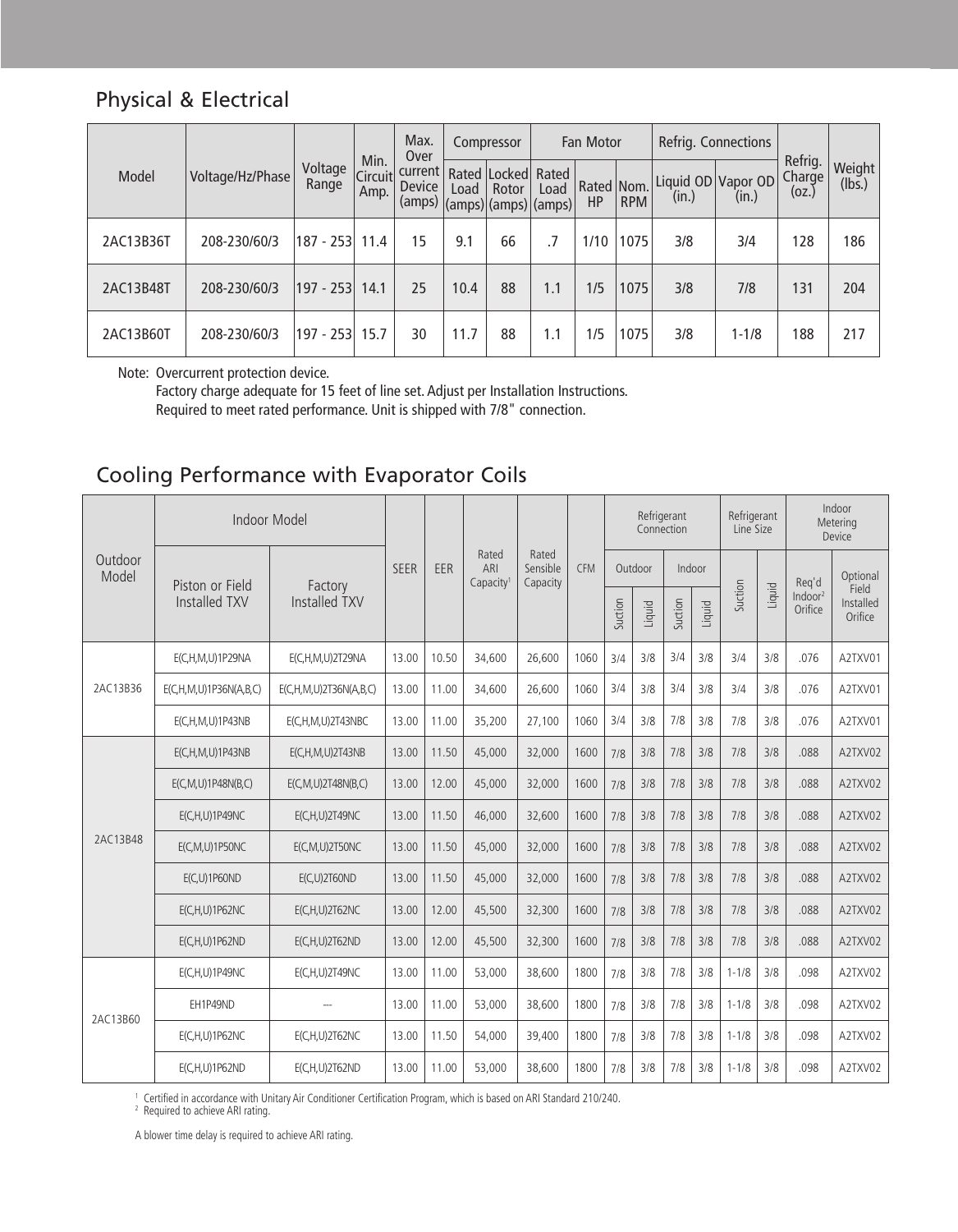## Cooling Performance with Air Handlers and Furnaces (36, 48, 60)

|                  | Indoor<br>Model        |                          | Variable         |             |       |                                       | Rated                |            | Refrigerant<br>Connection |        |         |        | Refrigerant<br>Line Size |        | Indoor<br>Metering<br>Device   |                      |
|------------------|------------------------|--------------------------|------------------|-------------|-------|---------------------------------------|----------------------|------------|---------------------------|--------|---------|--------|--------------------------|--------|--------------------------------|----------------------|
| Outdoor<br>Model | Piston or Field        | Factory                  | Speed<br>Furnace | <b>SEER</b> | EER   | Rated<br>ARI<br>Capacity <sup>1</sup> | Sensible<br>Capacity | <b>CFM</b> | Outdoor                   |        | Indoor  |        |                          |        | Req'd                          | Optional<br>Field    |
|                  | Installed TXV          | Installed TXV            |                  |             |       |                                       |                      |            | Suction                   | Liquid | Suction | Liquid | Suction                  | Liquid | Indoor <sup>2</sup><br>Orifice | Installed<br>Orifice |
|                  | RBCS2M36C****P         | RBCS2M36C****T           | $\sim$           | 13.00       | 11.50 | 35,000                                | 27,000               | 1060       | 3/4                       | 3/8    | 3/4     | 3/8    | 3/4                      | 3/8    | .076                           | A2TXV01              |
|                  | RBCS2M36V****P         | $---$                    | $\sim$           | 14.00       | 12.00 | 35,600                                | 27,400               | 1060       | 3/4                       | 3/8    | 3/4     | 3/8    | 3/4                      | 3/8    | .076                           | A2TXV01              |
|                  | E(C, M, U) 1 P 36 N A  | E(C,M,U)2T36NA           | MPGAV050         | 13.50       | 11.50 | 35,000                                | 27,000               | 1060       | 3/4                       | 3/8    | 3/4     | 3/8    | 3/4                      | 3/8    | .076                           | A2TXV01              |
| 2AC13B36         | E(C, M, U) 1 P 36 N A  | $E(C, M, U)$ 2T36NA      | MPGAV075         | 13.50       | 11.50 | 35,000                                | 27,000               | 1060       | 3/4                       | 3/8    | 3/4     | 3/8    | 3/4                      | 3/8    | .076                           | A2TXV01              |
|                  | $E(C, H, M, U)$ 1P36NB | E(C,H,M,U)2T36NB         | CMPEV100         | 13.50       | 11.50 | 34,800                                | 26,800               | 1060       | 3/4                       | 3/8    | 3/4     | 3/8    | 3/4                      | 3/8    | .076                           | A2TXV01              |
|                  | E(C,H,M,U)1P36NB       | $E(C, H, M, U)$ 2T36NB   | MPGAV100         | 13.50       | 12.00 | 35,200                                | 27,100               | 1060       | 3/4                       | 3/8    | 3/4     | 3/8    | 3/4                      | 3/8    | .076                           | A2TXV01              |
|                  | E(C,H,M,U)1P43NB       | E(C,H,M,U)2T36NB         | CMPEV0100        | 13.50       | 12.00 | 35,800                                | 27,600               | 1060       | 3/4                       | 3/8    | 7/8     | 3/8    | 3/4                      | 3/8    | .076                           | A2TXV01              |
|                  | E(C,H,M,U)1P43NB       | E(C,H,M,U)2T36NB         | MPGAV100         | 13.50       | 12.00 | 35,800                                | 27,600               | 1060       | 3/4                       | 3/8    | 7/8     | 3/8    | 3/4                      | 3/8    | .076                           | A2TXV01              |
|                  | RBCS2M48C****P         | RBCS2M48C****T           | $---$            | 13.00       | 12.00 | 45,000                                | 32,0°00              | 1600       | 7/8                       | 3/8    | 7/8     | 3/8    | 3/4                      | 3/8    | .088                           | A2TXV02              |
|                  | RBCS2M48V****P         |                          |                  | 13.50       | 12.00 | 45,800                                | 32,000               | 1600       | 7/8                       | 3/8    | 7/8     | 3/8    | 3/4                      | 3/8    | .088                           | A2TXV02              |
| 2AC13B48         | E(C,H,U)1P49NC         | E(C,M,U)2T30NB           | MPGAV125         | 14.00       | 12.00 | 46,000                                | 32,600               | 1600       | 7/8                       | 3/8    | 7/8     | 3/8    | 3/4                      | 3/8    | .088                           | A2TXV02              |
|                  | E(C, M, U) 1 P 50 NC   | E(C,M,U)2T30NB           | MPGAV125         | 13.50       | 12.00 | 45,000                                | 32,000               | 1600       | 7/8                       | 3/8    | 7/8     | 3/8    | 3/4                      | 3/8    | .088                           | A2TXV02              |
|                  | E(C,M,U)1P62NC         | E(C,M,U)2T36NA           | MPGAV125         | 14.00       | 12.00 | 45,500                                | 32,200               | 1600       | 7/8                       | 3/8    | 7/8     | 3/8    | 3/4                      | 3/8    | .088                           | A2TXV02              |
|                  | RBCS260C****P          | RBCS260C****T            | $\cdots$         | 13.00       | 11.00 | 52,000                                | 38,000               | 1800       | 7/8                       | 3/8    | 7/8     | 3/8    | $1 - 1/8$                | 3/8    | .098                           | A2TXV02              |
|                  | RBCS2M60V **** P       | $\overline{\phantom{a}}$ | $\cdots$         | 13.50       | 11.50 | 52,000                                | 38,000               | 1800       | 7/8                       | 3/8    | 7/8     | 3/8    | $1 - 1/8$                | 3/8    | .098                           | A2TXV02              |
| 2AC13B60         | E(C,M,U)1P49NC         | E(C,H,U)2T49NC           | MPGAV125         | 13.50       | 11.00 | 53,000                                | 38,600               | 1800       | 7/8                       | 3/8    | 7/8     | 3/8    | $1 - 1/8$                | 3/8    | .098                           | A2TXV02              |
|                  | E(C,H,M,U)1P62NC       | $E(C, H, U)$ 2T62NC      | MPGAV125         | 13.50       | 11.50 | 54,000                                | 39,400               | 1800       | 7/8                       | 3/8    | 7/8     | 3/8    | $1 - 1/8$                | 3/8    | .098                           | A2TXV02              |

'Certified in accordance with Unitary Air Conditioner Certification Program, which is based on ARI Standard 210/240.<br><sup>2</sup> Required to achieve ARI rating.

A blower time delay is required to achieve ARI rating.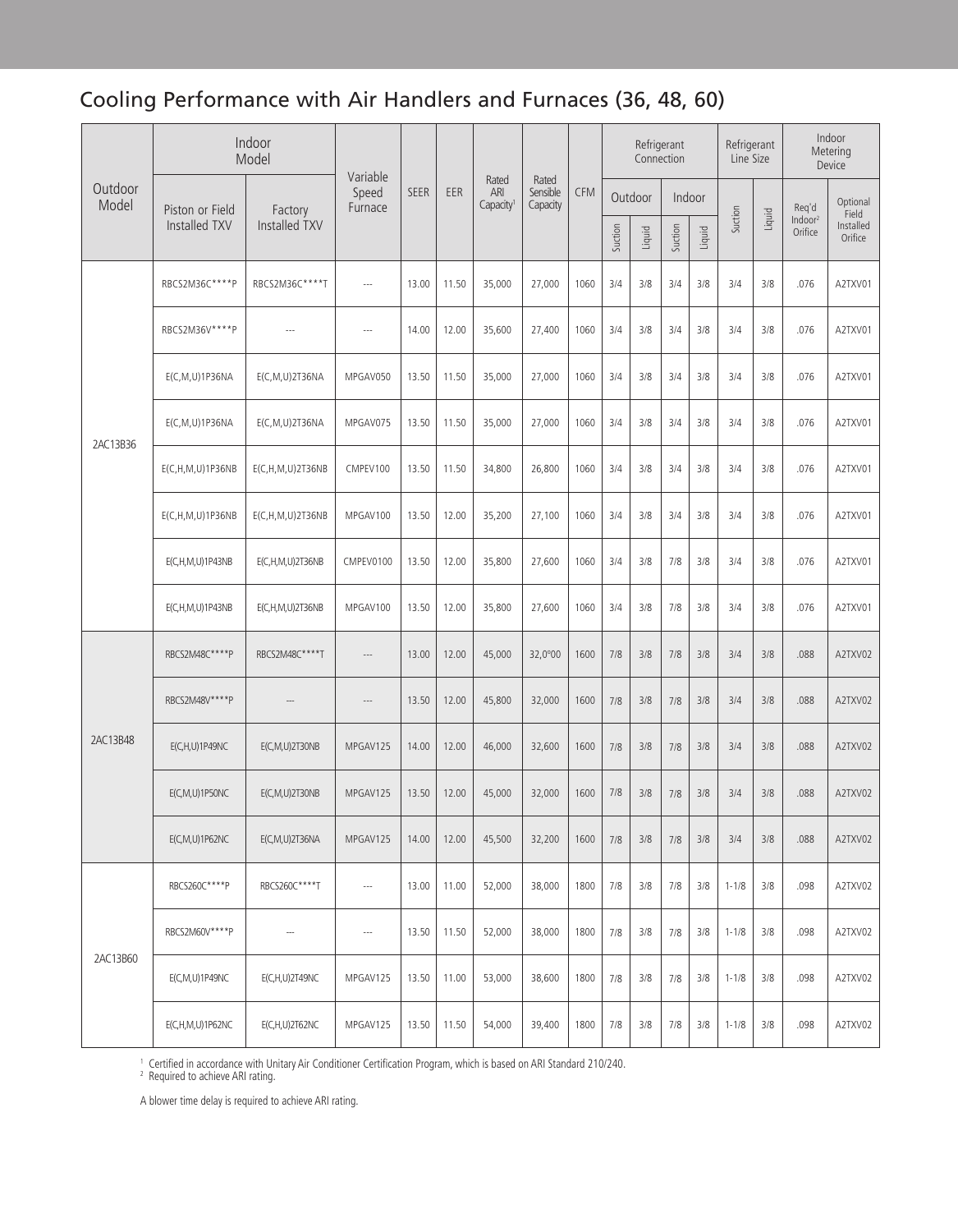|                  |                     | Indoor<br>Temp<br>DB/WB | Outdoor Temp - DB°F |     |      |             |     |      |             |     |      |             |     |      |             |     |      |
|------------------|---------------------|-------------------------|---------------------|-----|------|-------------|-----|------|-------------|-----|------|-------------|-----|------|-------------|-----|------|
| Outdoor<br>Model | <b>Indoor Model</b> |                         | 65                  |     |      | 82          |     |      | 95          |     |      | 105         |     |      | 115         |     |      |
|                  |                     | °F                      | <b>Btuh</b>         | S/T | kW   | <b>Btuh</b> | S/T | kW   | <b>Btuh</b> | S/T | kW   | <b>Btuh</b> | S/T | kW   | <b>Btuh</b> | S/T | kW   |
| 2AC13B36P        |                     | 75/63                   | 34,000              | .70 | 2.85 | 33,000      | .75 | 3.02 | 32,000      | .77 | 3.09 | 30,000      | .80 | 3.15 | 28,000      | .81 | 3.20 |
|                  | $E*1P36$            | 80/67                   | 37,000              | .66 | 2.89 | 35,000      | .70 | 3.07 | 34,000      | .72 | 3.15 | 33,000      | .75 | 3.21 | 30,000      | .75 | 3.27 |
|                  |                     | 85/71                   | 39,000              | .64 | 2.94 | 37,000      | .68 | 3.13 | 37,000      | .70 | 3.21 | 35,000      | .73 | 3.28 | 32,000      | .73 | 3.34 |
|                  | $E*1P48$            | 75/63                   | 45,000              | .69 | 3.61 | 43,000      | .73 | 3.78 | 42,000      | .76 | 3.85 | 40,000      | .79 | 3.91 | 37,000      | .79 | 3.96 |
| 2AC13B48P        |                     | 80/67                   | 48,000              | .65 | 3.65 | 46,000      | .69 | 3.83 | 45,000      | .71 | 3.91 | 42,000      | .74 | 3.97 | 40,000      | .74 | 4.03 |
|                  |                     | 85/71                   | 51,000              | .63 | 3.70 | 49,000      | .67 | 3.89 | 47,000      | .69 | 3.97 | 45,000      | .72 | 4.04 | 42,000      | .72 | 4.10 |
|                  | $E*1P62$            | 75/63                   | 53,000              | .72 | 4.40 | 51,000      | .77 | 4.57 | 50,000      | .79 | 4.64 | 48,000      | .82 | 4.70 | 44,000      | .83 | 4.75 |
| 2AC13B60P        |                     | 80/67                   | 58,000              | .67 | 4.44 | 56,000      | .72 | 4.62 | 54,000      | .74 | 4.70 | 51,000      | .77 | 4.76 | 47,000      | .77 | 4.82 |
|                  |                     | 85/71                   | 61,000              | .65 | 4.49 | 59,000      | .70 | 4.68 | 57,000      | .72 | 4.76 | 54,000      | .75 | 4.83 | 50,000      | .75 | 4.89 |

## Cooling Performance with Extended Ratings

A blower time delay is required to achieve ARI rating. Which is part of these air handler and furnace controls.

### Accessories

| Description              | Where Used       | Catalog #         |
|--------------------------|------------------|-------------------|
| Hard Start Kit           | 2AC13B36         | 12W16             |
| Low Pressure Switch      | 2AC13B36, 48, 60 | 14W08             |
| High Pressure Switch     | 2AC13B36         | 14W09             |
| High Pressure Switch     | 2AC13B48, 60     | Factory installed |
| Short cycle protection   | All models       | Factory Installed |
| Crankcase Heater         | 2AC13B36         | 14W05             |
| Crankcase Heater         | 2AC13B48, 60     | Factory installed |
| Compressor Sound Blanket | 2AC13B36         | 14W02             |
| Compressor Sound Blanket | 2AC13B48, 60     | 14W01             |
| <b>TXV Kit</b>           | 2AC13B36         | A2TXV01           |
| <b>TXV Kit</b>           | 2AC13B48, 60     | A2TXV02           |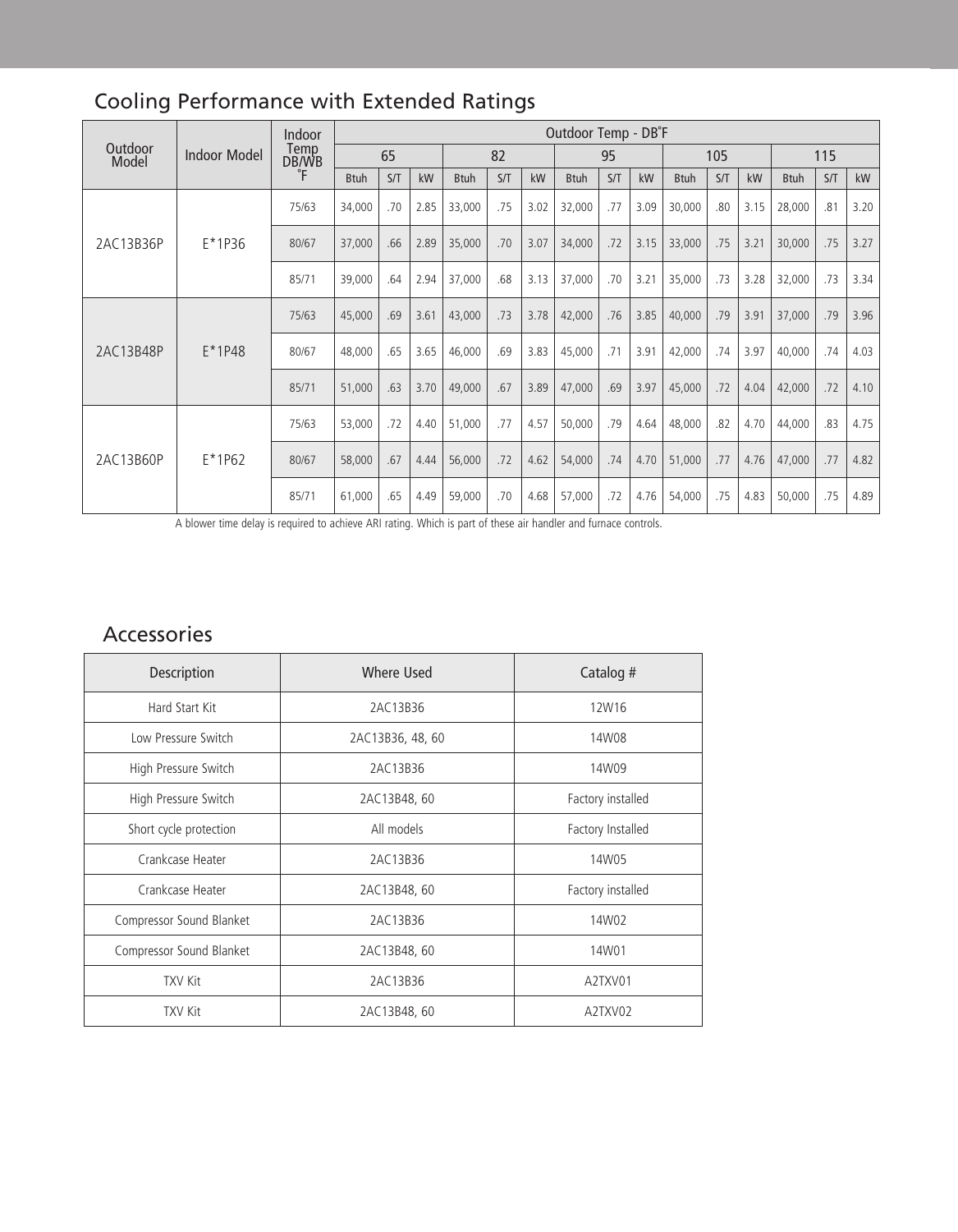#### Installation Clearance

Notes:

Service clearance of 30 inches must be maintained on one of the sides adjacent to the control box.

Clearance to one of the other three sides must be 36 inches.

Clearance to one of the remaining two sides may be 12 inches and the final side may be 6 inches.

A clearance of 24 inches must be maintained between two units.

48 inch clearance required for top of unit.



All specifications and illustrations are subject to change without notice and without incurring obligations.